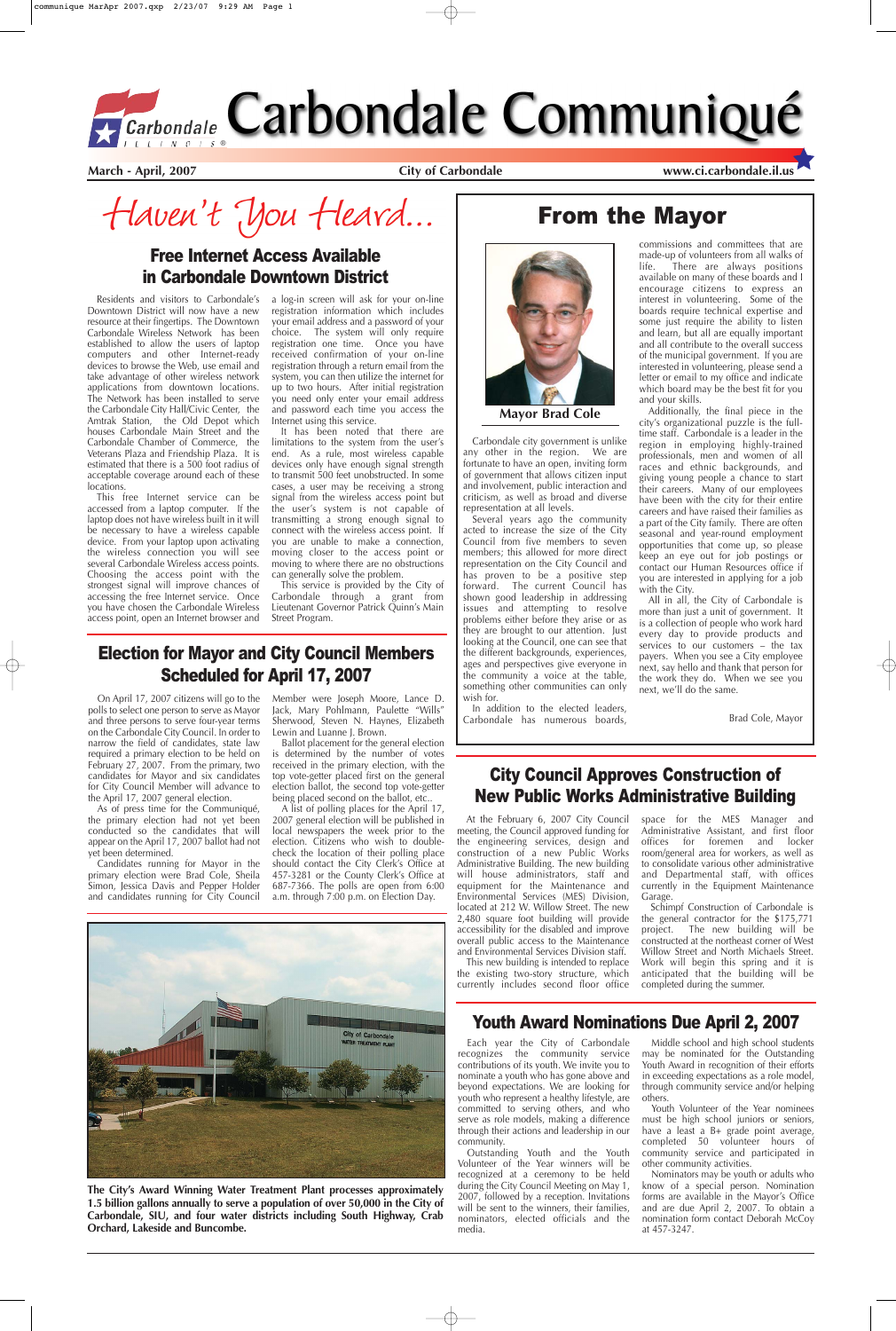# Residents Encouraged to Participate in Diversity Discussions

On February 25, 2007, the Carbondale Conversations for Community Action held the kickoff event at the University Mall for the third round of study circles sponsored by the Carbondale Human Relations Commission. The topic to be addressed during these discussions will be "Facing Racism in a Diverse Nation". This is a community-wide program that includes people from all walks of life taking part in meaningful dialogue and constructive actions.

All who call Carbondale home are invited to participate in the upcoming discussions led by trained facilitators and held at various sites throughout the City. The discussion groups will meet six times during the period of March 4, 2007 through April 21, 2007.

It is not too late to become involved in these discussion groups. The discussion groups are still forming and meeting times and locations are being planned.

On April 28, 2007 the study

circles will come together in an Action Forum where each of the study circles will identify ideas and recommendations and action groups will be formed to focus on specific projects to further the recommendations.

Information and recommendations will also be included in an advisory report to<br>the Human Relations the Human Relations Commission.

If you would like to sign up to participate in these discussions or are interested in additional information contact the Study Circles office at 549-5302 ext. 386 or email studycircles@ci. carbondale.il.us.

Are you worried about crime in your neighborhood? Do you feel you can't do anything about it? The fact is you CAN do something. People just like you have done remarkable things to help make their neighborhood safer.

Neighborhood Watch is one of the most effective and least expensive answers to crime. In simple terms, a Neighborhood Watch means neighbors looking out for each other and suspicious activity. It only takes a few concerned people to organize an introductory meeting, choose a block captain, and agree to share information about crime in the area and changes among residents. Sometimes Neighborhood Watch programs are integrated into neighborhood associations or a watch group may

evolve into a neighborhood association. The important thing is that the system works best when neighbors organize themselves so that they can stay in touch with each other and become more aware of ordinary routines around the neighborhood. Participating in a watch is a smart move as research indicates that there is less crime in areas where neighbors look out for each other.

How do you get started? Contact the City of Carbondale Police Department, Officer Randy Mathis at 457-3200 ext. 428 or Sergeant Don Priddy at 457-3200 ext. 435. They will advise you on how to get started, assist with teaching you and your nieghbors what to look for, and tell you how to keep your watch going and growing.

For the third time since 2000, the City of Carbondale has received a grant from the Illinois Housing Development Authority. The funds awarded are in the amount of \$380,000. Over the next two years, The HOMEbuyer Assistance Program will use these funds to assist lower-income persons with the purchase and rehabilitation of a home located within the Carbondale city limits.

The HOMEbuyer Assistance Program allows the City to provide assistance with down payment and closing costs up to \$10,000. It also provides funding for rehabilitation of the property in order to bring the dwelling up to the City's current housing codes. The maximum the City can assist with the purchase and rehabilitation of the home is \$40,000. The home purchaser must provide at least \$1,000 towards the purchase price, and qualify for and obtain financing from a participating lender.

Based on the assistance provided, the potential home owner will receive a five or ten year zero interest forgivable loan secured by a recapture agreement. After the person owns and occupies the home for the five or ten year term, the loan will be completely forgiven. If the home is sold or vacated sooner, the amount to be paid back will be pro-rated based on the length of time the home was owned and occupied.

El profesorado, los empleados y los estudiantes de la Escuela Secundaria de Carbondale (CCHS) también tendrán la oportunidad de participar formalmente en la iniciativa voluntaria, como parte del programa de la escuela "Lectura Silenciosa Sostenida" (SSR). El programa SSR es un período de lectura no interrumpida en el cual toda la escuela participa cada martes. "Esto encaja perfectamente con nuestros esfuerzos, ya en efecto, para promover la lectura; cualquier cosa que respalde el fomento de la cultura y las destrezas para la lectura es un extra para toda la comunidad "dijo el Superintendente de la Escuela Secundaria de Carbonadale..

To be eligible for the HOMEbuyer Assistance Program, applicants must be first time home buyers or not have owned a home within the last three years. The household income must be less than or equal to 80% of the area median income. Income limits annually set by the U. S. Department of Housing and Urban Development for participation are based on the number of persons in the household. Currently the income limits are 1 person- \$29,250, 2 persons- \$33,400, 3 persons-\$37,600, 4 persons-\$41,750, 5 persons-\$45,100, 6 persons-\$48,450, 7 persons- \$51,750, and 8 persons-\$55,100.

HOMEbuyer applicants will be provided with workshops and one-on-one counseling before their purchase. If there is an obstacle that could prevent you from purchasing a home, staff will work with you to identify the problems and concerns, and help you plan a course of action which will help alleviate the problems and enable you to purchase a home.

Questions about the HOMEbuyer Assistance Program can be addressed to Khristina Vaughn, Housing Programs Administrator at 549-5302 ext. 346.

# Seasonal Employment Opportunities Available

# HOMEbuyer Assistance Program Funds Available

Early each spring, generally in March, the City begins the process of hiring its Temporary (Seasonal) Positions which usually include a Weed Control Inspector, four Public Works Seasonal Workers, four Cedar Lake Maintenance Workers, a Head Lifeguard and numerous Lifeguards. Job opening announcements for these and other temporary positions that may become available are posted at City Hall, are available on the City's Web site at ci.carbondale.il.us under Job Opportunities and on CityVision 16 (Mediacom Channel 16). In addition, ads are also run in the Southern Illinoisan newspaper and, for the Lifeguard positions, in the Daily Egyptian.

The City's Application for Employment forms are

available at City Hall at the Receptionist's desk and in the Human Resources Office. The application form may also be downloaded from www.ci.carbondale.il.us.

Applications are reviewed and candidates are selected for interviews based on their qualifications

and interviewed by a team of management personnel. This team makes recommendations for filling these positions to the City Manager who makes the final decision. The City of Carbondale encourages female and minority applicants. The City of Carbondale is an equal opportunity employer. For more information about employment opportunities with the City of Carbondale contact the Human Resources Office at 457-3328.

# City Seeking Housing Rehabilitation Contractors

The City is continuously seeking additional contractors to work in the Housing Rehabilitation Program. Contractors experienced in building and renovating homes are encouraged to contact the Housing Programs Administrator, Khristina Vaughn at 549-5302 ext. 346 if they are interested in participating in the Housing Rehabilitation Program. The City is an equal opportunity contractor and encourages minority and women owned businesses to consider this contracting opportunity. The City also is seeking contractors who are licensed by the State of Illinois to perform lead-based paint mitigation in homes being rehabilitated.

En un esfuerzo por promover el fomento de la cultura y los programas de lectura, y al mismo tiempo lograr reunir gente de variados orígenes, el Alcalde de Carbondale Brad Cole presenta hoy el programa "¡Carbondale Lee! Construyendo una Comunidad un libro a la vez"



El Alcalde Cole Anuncia la Iiniciativa "Carbondale Lee!"

El programa sigue el modelo de exitosos esfuerzos hechos por la Biblioteca del Congreso de Estados Unidos y por algunas comunidades en el país para restaurarr la lectura al centro de la cultura americana. "Se anima a todo individuo a participar", dijo el Alcalde Cole, "especialmente a los adultos que tal vez no lean tanto como pudieran o a los que quisieran involucrarse en algo que estimulara la conversación y la plática en el trabajo y en la sociedad".

El programa va a incluir un período de lectura de tres meses en la primavera y otro igual en el otoño de 2007. Cada mes va a enfocarse en un libro específico (Marzo: Fahrenheit 451; Abril: Brave New World; Mayo: Animal Farm; los libros para el otoño se anunciarán más tarde) que va a estar disponible gratuitamente a través de la Biblioteca Pública de Carbondale. También en la Biblioteca Pública de Carbondale habrá charlas y conversaciones sobre cada libro para analizar la lectura. Cada participante que complete la lectura de los libros asignados para esos tres meses, recibirá un certificado especial de la Oficina del Alcalde y una camiseta en reconocimiento de su participación.

"Estoy realmente muy emocionado al respecto", dijo el Alcalde Brad Cole. "Esta es una oportunidad para regresar a lo básico, cuando las familias leían libros unidas y los amigos hablaban de los asuntos cotidianos. Este programa tiene tanto que ver con la lectura como con la construcción de una comunidad más unida". Para más información, contactar a la Biblioteca Pública de Carbondale al 457-0354.



**Mayor Brad Cole swears in Jay Crippen as an Arson Investigator along with the Fire Department's new fire dog Pal at the January 16, 2007 City Council meeting.**

# Neighborhood Watch Works to Promote Safe Neighborhoods

#### **2** Carbondale Communiqué



**Mayor Brad Cole swears in Firefighter Ryan Hall assisted by Fire Chief John Michalesko at the February 20, 2007 City Council meeting.**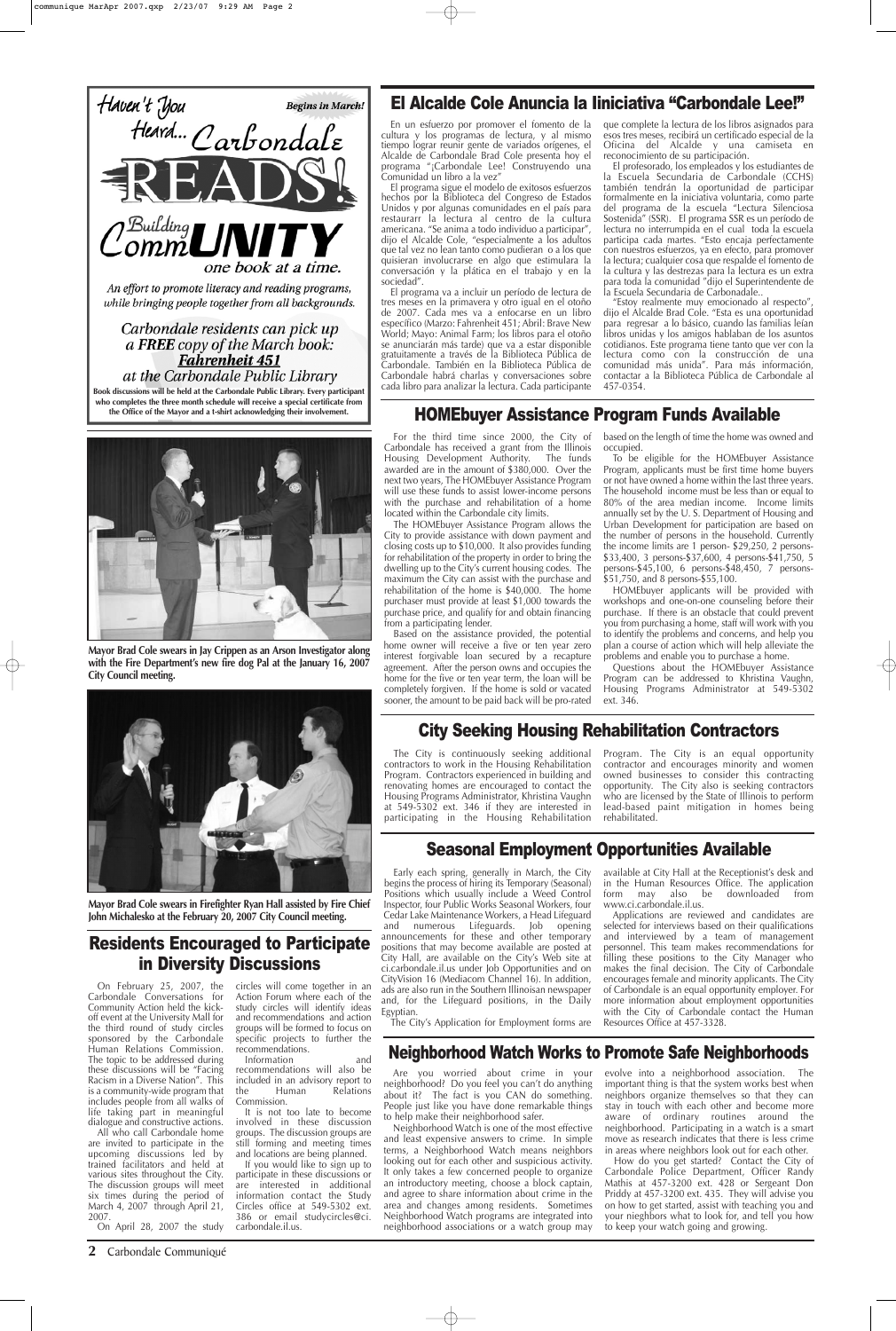## Downtown Facade Improvement Loan Funds Available

# Working Street Lights Keep Citizens Safe

If you notice a street light out or malfunctioning on your street or down the block, in town while you are walking, jogging, bicycling to class, or while driving, dining or shopping during the evening hours, don't keep us in the dark. Contact the City of Carbondale Citizens Assistance line at

457-3226 or email jporter@ci.carbondale.il.us to report the location. We rely on you letting us know when you are in the dark. The sooner you call us, the sooner we can get the lights back on. Help us keep your neighborhood and our City well lit. Working street lights keep our citizens safe.

The City of Carbondale has funds available for businesses in the downtown district to improve and update the look of their store fronts. Improvements to existing facades and the facade portion of additions to existing buildings are defined as that portion of the building facing a pubic way. Improvements to the facade include structural and non-structural repairs and maintenance in keeping with the style of the original structure. Eligible facade improvements are installation of canopies and awnings, inclusion of energy efficient windows and doors, and reconstruction and refinishing of all surfaces and other related architectural appurtenances of the facade. The improvements as determined for this program are to be in keeping with the historical continuity of the area.

The City will fund up to 100% of the facade improvement at an interest rate set at 3 points below the prime rate with a maximum rate of 7% and a minimum rate of 3%. The interest rate shall be established on the date the loan agreement is signed and shall remain constant through the entire term of the loan which shall not exceed 10 years. The maximum amount of the City loan is based on \$40 per surface square foot of facade or \$20,000.00, whichever is less. The City Manager shall have the authority to approve a loan in excess of these amounts when there is a change in ownership or use of the building, when there are

> A watch means that conditions are favorable for severe weather to develop. This is the time you should consider where you will take shelter if severe weather should occur. During a watch you should also pay close attention to weather broadcasts for a change in weather conditions.

special circumstances related to the number or size of the facade(s), or an increase improvement cost due to special materials or historic preservation. The City's loan cannot exceed the total facade improvement cost. Loans are secured by the City obtaining a mortgage on the property and a personal guarantee of repayment from the applicant. Loans will be granted on a first come, first served basis within the limits of available resources.

> • Make an inventory of your<br>
> pssessions for insurance possessions for purposes and keep the list or video tape in a safe place away from your home.

Interested applicants must submit a completed application with facade drawings, cost estimates and financial statements to the City of Carbondale Development Services Department for consideration. Improvements proposed are subject to existing City codes and ordinances and the responsibility for permits and approvals rests with the applicant. Applicants are encouraged to consult with the Preservation Commission for buildings that are listed on the Commission's inventory of historic properties.

For more information about the Downtown Facade Improvement Loan Program and to obtain an application, contact the Development Services Department at 457-3248 or stop by their office in City Hall at 200 S. Illinois Avenue. Property owners are also encouraged to contact Carbondale Main Street at 529-8040 for additional incentive programs for facade improvements.

#### Be Prepared for Severe Weather

It has been reported that a record 126 tornadoes spun through Illinois in 2006, breaking a state record. We cannot prevent severe weather, nor can we predict where or when it will strike, but there are some precautions that we can take to minimize danger to people and property. Potentially deadly severe weather impacts everyone, and as severe weather season approaches, we need to be informed and prepared. It is important to know the difference between a watch and a warning when it is issued for your county.

A warning means severe weather is occurring and you should take shelter immediately. With a little planning you can prevent unnecessary panic and confusion if severe weather were to strike:

All residences south of West Sycamore Street, north of West Main Street and west of the CNRR tracks; and all residences south of West Main Street, west of the CNRR tracks and east of South Oakland Avenue. (This includes the residences on the north side of West Sycamore Street from North University Avenue to West Main Street; and the residences on the west side of South Oakland Avenue from West

• Learn the sounds of the outdoor warning sirens and take shelter immediately if they are activated. Have a NOAA Weather Alert Radio on that will alert you to severe weather.

• Listen to the NOAA radio, a commercial radio, or television for the latest weather forecasts. Listen to City of Carbondale AM1620 for notifications.

• Have a severe weather plan. Conduct drills in the home, at work, and in school.

• Keep a severe weather kit and place it in a water tight container. Your kit should include a battery operated radio, flashlight, extra batteries, first aid kit, emergency tools, special items for the elderly or infants, and extra eye glasses.

• Learn first aid and CPR. Contact your local Red Cross Chapter for class schedules and fees.

Flying debris and lightning are the greatest hazards during severe storms. When seeking shelter, always keep away from windows and go to a basement or interior room. Crouch next to the wall covering your head. During the storm, you should avoid using a telephone, electrical appliances or running water for any purpose. It is recommended that the air conditioner be turned off as power surges from lightning can overload the compressor resulting in costly repairs.

If you are caught outdoors, try to get inside. If there is no place to take shelter, lie down in a ditch or squat down as low as you can and don't get under a tree. Lightning is known to seek out the tallest objects. After a storm has passed you should stay away from storm damaged areas and listen to the<br>radio for information and information and instructions.

For more information on severe weather, please contact the City of Carbondale Emergency Management Services Department at 457-3245.

Located in downtown Carbondale, the Civic Center is an extremely versatile, yet affordable banquet and meeting facility. This modern facility can be reserved in its entirety or in smaller meeting rooms. The Civic Center is available seven days a week. The Carbondale Civic Center offers the most comprehensive event package in the area.

# **Carbondale Civic Center** Your First Choice

Our goal is to exceed your expectations so that you always make Carbondale Civic Center **"Your First Choice for Business and Social Events!"**

# for Business and Social Events

Carbondale Communiqué **3**

#### **Conferences - Banquets - Seminars Receptions - Small Meetings**

## Residential Spring Clean-Up Program Begins April 27th

The City of Carbondale will conduct the annual residential Spring Clean-Up Program beginning April 27, 2007. This program serves single family dwellings up to and including 4-unit buildings. The Clean-Up Program will address household items and general rubbish generated from the dwelling being served. Only household rubbish will be collected. Household lumber must be cut to five feet or less. The following Items will not be collected as a part of this program: tires , yard waste, appliances and contractor's remodeling or construction debris. These items will only be collected through the Landscape Waste Sticker Program. Items will be collected from the curbside on Fridays, based on your regular refuse collection day (subsequent Saturdays may be used if necessary).

#### • **Monday's City Refuse Collection Route (ZONE #1) Friday, April 27**

All residences east of the Canadian National Railroad (CNRR) tracks.

#### • **Tuesday's City Refuse Collection Route (ZONE #2) Friday, May 4**

All residences west of South Oakland Avenue and east of Little Crab Orchard Creek (except those residences on the west side of South Oakland Avenue from West Main Street to Chautauqua Street).

• **Wednesday's City Refuse Collection Route**

#### **(ZONE#3) Friday & Saturday, May 11 & 12 and Friday & Saturday, May 18 & 19**

Main Street to Chautauqua Street).

#### • **Thursday's City Refuse Collection Route (ZONE #4) Friday, May 25**

All residences north of West Sycamore Street and west of the CNRR tracks (except the residences on the north side of West Sycamore Street from North University Avenue to West Main Street); and all residences west of Little Crab Orchard Creek.

Please place your household rubbish at the curbside NO EARLIER THAN FIVE (5) DAYS prior to your zone's collection day and NO LATER THAN 8 AM on the collection day. Do not block sidewalks, streets, ditches or drainage ways. Placing and or allowing items to remain at the curbside outside of these times is a violation of City Code and may subject you to a citation.

If you have any questions, please contact the office of the Maintenance and Environmental Services Manager at 457-3275.

#### Visit the Civic Center Corridor Gallery

The Carbondale Civic Center Corridor Gallery displays artwork through Carbondale Community Arts. Through March 8, 2007, the Corridor Gallery will display prints from DuSable Museum founder, Dr. Margaret Burroughs in cooperation with the African American Museum.

From March 9 through March 31, 2007 the Gallery will feature log cabin quilts by prolific Murphysboro fiber artist Pradnya Dharmadhikari.

Throughout April 2007, the elegant watercolors of the late Hele DeGraff, will be on display, most of which depict the nature of southern Illinois.

For more information about the art displays in the Civic Center Corridor Gallery or if you are interested in displaying your own original artwork, contact Carbondale Community Arts at 457-5100.

#### Carbondale Bikeway Maps Available

Bicycle enthusiasts in Carbondale and surrounding areas have a resource to take advantage of when planning their recreational bicycling or for utilizing as a means of safe transportation by bicycle through<br>the City. The Carbondale the City. The Carbondale<br>Bikeway Map identifies identifies Carbondale's on-street and offstreet bikeways. The Bikeway Map also includes the Illinois Official Bicycle Map for Jackson County and the Surrounding Area, and Bicycle Rules and Safety Tips. The maps are available at Carbondale Bicycle Shops, the<br>Carbondale Chamber of Carbondale Chamber of<br>Commerce, the Carbondale the Carbondale Convention and Tourism Bureau,<br>the Carbondale Police Carbondale Department , and the information booth located in the Carbondale City Hall/Civic Center.



**The Lincoln Middle School is being demolished to make way for a future facility for both the SIU and Carbondale Police Departments.**

For more information or to schedule your event, contact Laura Chamness, the Civic Center Manager at 457-3209.

# Haven't You Heard...